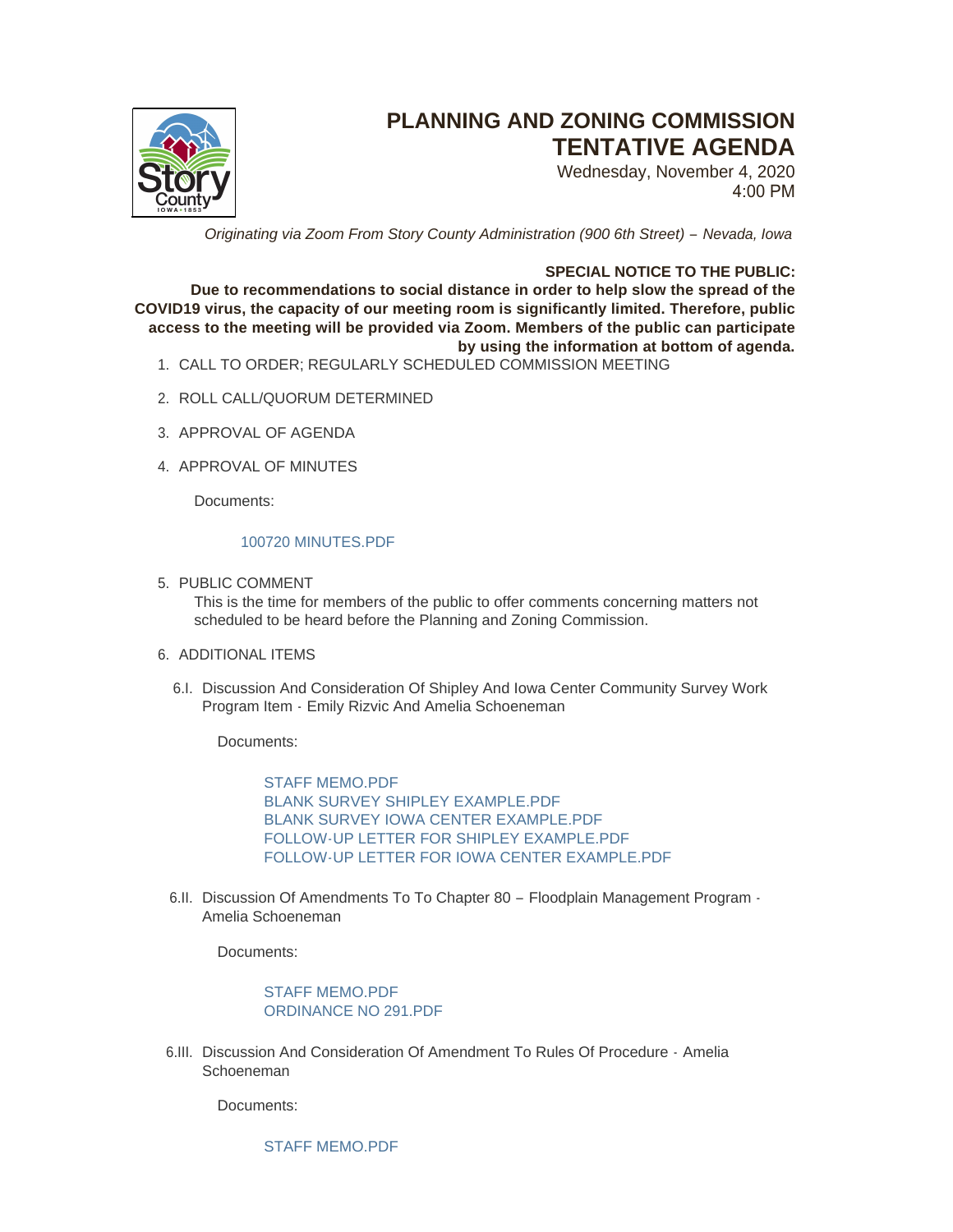- 7. COMMENTS **Staff** Commission
- 8. ADJOURNMENT
- 9. INSTRUCTIONS TO PARTICIPATE IN ZOOM MEETINGS

**Join Zoom Meeting https://us02web.zoom.us/j/7737180067? pwd=L3B5L2RNUzdsNjBldUtqV2R0UDdaZz09**

**Meeting ID: 773 718 0067 Passcode: 1DR5Wg**

### **One tap mobile**

+19292056099,,7737180067#,,,,,,0#,,540442# US (New York) +13017158592,,7737180067#,,,,,,0#,,540442# US (Germantown)

#### **Dial by your location**

+1 929 205 6099 US (New York)

- +1 301 715 8592 US (Germantown)
- +1 312 626 6799 US (Chicago)
- +1 669 900 6833 US (San Jose)
- +1 253 215 8782 US (Tacoma)
- +1 346 248 7799 US (Houston)

#### **Meeting ID: 773 718 0067**

#### **Passcode: 540442**

Find your local number: https://us02web.zoom.us/u/kr2gBYKBf

- We ask that you mute your phone to help eliminate background noise.
- Audio recordings of all Board meetings will be posted on the STORY COUNTY WEBSITE
- How to Participate in Meeting Discussions
	- $\circ$  If you would like to watch a meeting as it happens and participate in the

discussion, you can do so via Zoom (www.zoom.us). Zoom is a videoconferencing

platform that works across different internet-enabled devices and standard

telephones. Meetings that are being held via Zoom will have information on each agenda regarding how to access the meeting in Zoom. Each meeting is assigned a meeting ID (sometimes called a "webinar ID") that you will need to use to access the meeting.

- *Zoom video conferencing* You can access the meeting by either clicking the link found on the agenda, or by opening the Zoom application and entering the meeting ID number on the agenda.
	- o Meeting participants will be able to watch and hear the meeting as it takes place.
	- o For portions of the meeting where public input is accepted, you will need to press the "unmute" button to speak, provide your name, address and your comments. Can also press the "raise hand button" to request to speak.
- $\bullet$  Zoom phone conferencing As an alternative to video conferencing, participants may call in to a phone conference using their touch-tone phone. Several call-in telephone numbers are provided on each meeting agenda. Unless otherwise indicated, the number is a long-distance phone number; charges may apply depending on your telephone provider.